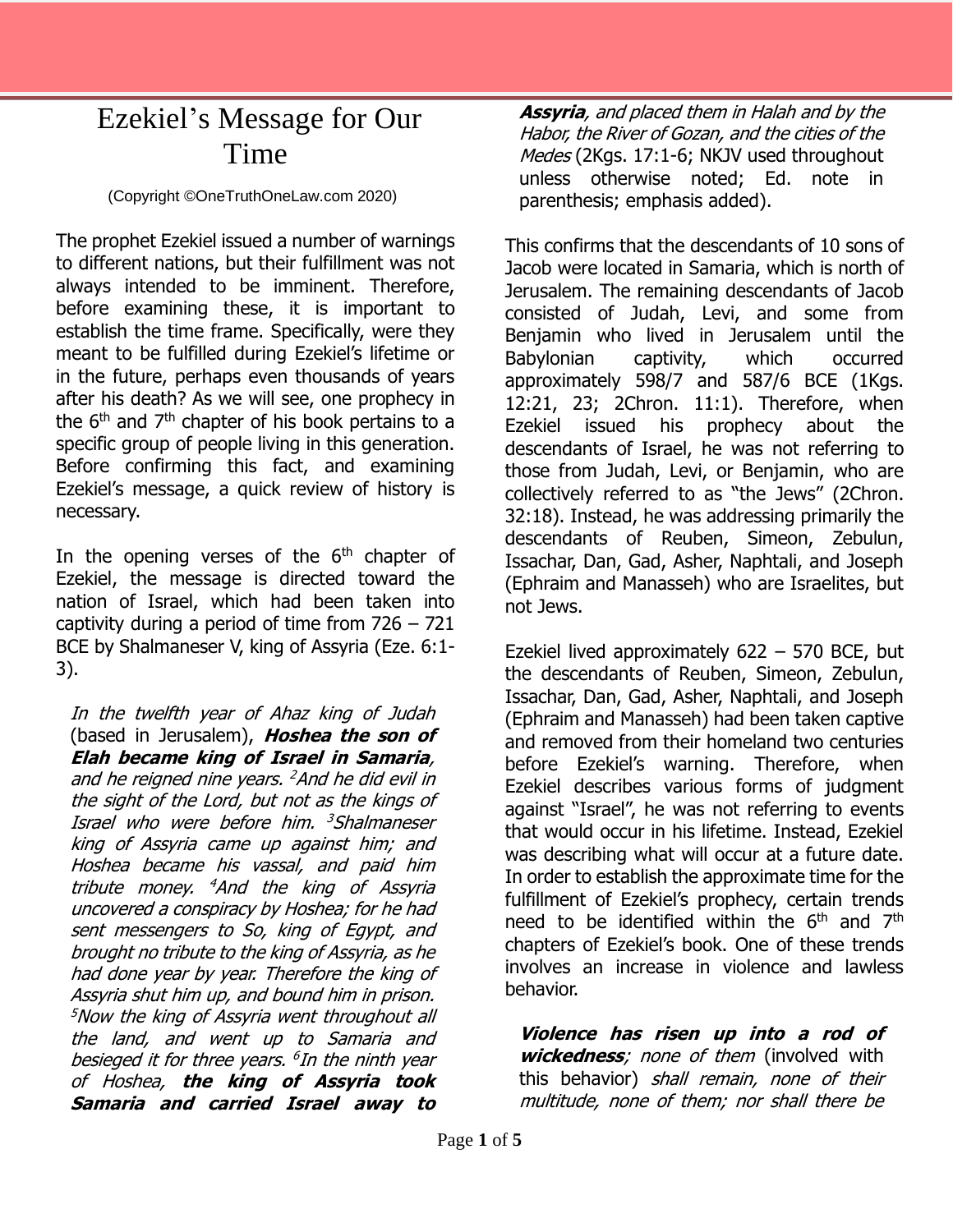wailing for them (Eze. 7:11; Ed. note in parenthesis; emphasis added).

## Make a chain, for the land is filled with crimes of blood, and **the city is full of violence** (Eze. 7:23; emphasis added).

Violence takes many forms including, but not limited to, divorce which is violence against children, exploiting the poor, fatherless, widows through predatory business practices/ schemes/ loans; partiality in judgment against the poor, fatherless and widows, by not upholding God's law and commandments within a nation's legal system. Violence against vulnerable people who make the mistake of trusting those in authority within religious organizations. Finally, out and out rebellion and violence by radical elements who want to destroy a society (see study: Entering America's Darkest Chapter).

The conspiracy of her (Israel's) prophets in her midst is like a roaring lion tearing the prey; they have devoured people; they have taken treasure and precious things; **they have made many widows in her midst.** <sup>26</sup>**Her priests have violated My law** and profaned My holy things; they have not distinguished between the holy and unholy, nor have they made known the difference between the unclean and clean; and they have hidden their eyes from My Sabbaths (which include God's appointed Holy Days), so that I am profaned among them. <sup>27</sup>**Her princes** (leaders) **in her midst are like wolves tearing the prey, to shed blood, to destroy people, and to get dishonest gain** (Eze. 22:25-27; Ed. notes in parentheses; emphasis added).

When a nation's leaders conduct themselves in this manner, the population at large copies them to one degree or another.

**The people of the land** have used oppression, committed robbery, and mistreated the poor and needy; and they wrongfully oppress the stranger (Eze. 22:29; emphasis added).

Jesus Christ's disciples asked when he would return to rule this planet, and he confirmed that this lawless behavior would be a prelude to this event.

And because **lawlessness will abound**, the love of many will grow cold (Mt. 24:12; emphasis added).

According to what Ezekiel foretold, no one will be spared from the trouble that God will bring upon the descendants of Israel due to their sinful conduct, and this judgment will occur suddenly.

For the seller shall not return to what has been sold, though he may still be alive; for **the vision concerns the whole multitude**, and it shall not turn back; no one will strengthen himself who lives in iniquity (sin; 1Jn. 3:4) (Eze. 7:13; Ed. note in parenthesis; emphasis added).

For you yourselves know perfectly that the day of the Lord so comes as a thief in the night.  $3$ For when they say, "Peace and safety!" then **sudden destruction comes upon them**, as labor pains upon a pregnant woman. And they shall not escape (1Thes. 5:2-3; emphasis added).

The pursuit of material things is central to Israel's demise because they do not seek God's values, as summarized by His law and commandments.

They will throw their silver into the streets, and their gold will be like refuse; their silver and their gold will not be able to deliver them in the day of the wrath of the Lord; they will not satisfy their souls, nor fill their stomachs, because **it became their stumbling block of iniquity** (Eze. 7:19; emphasis added).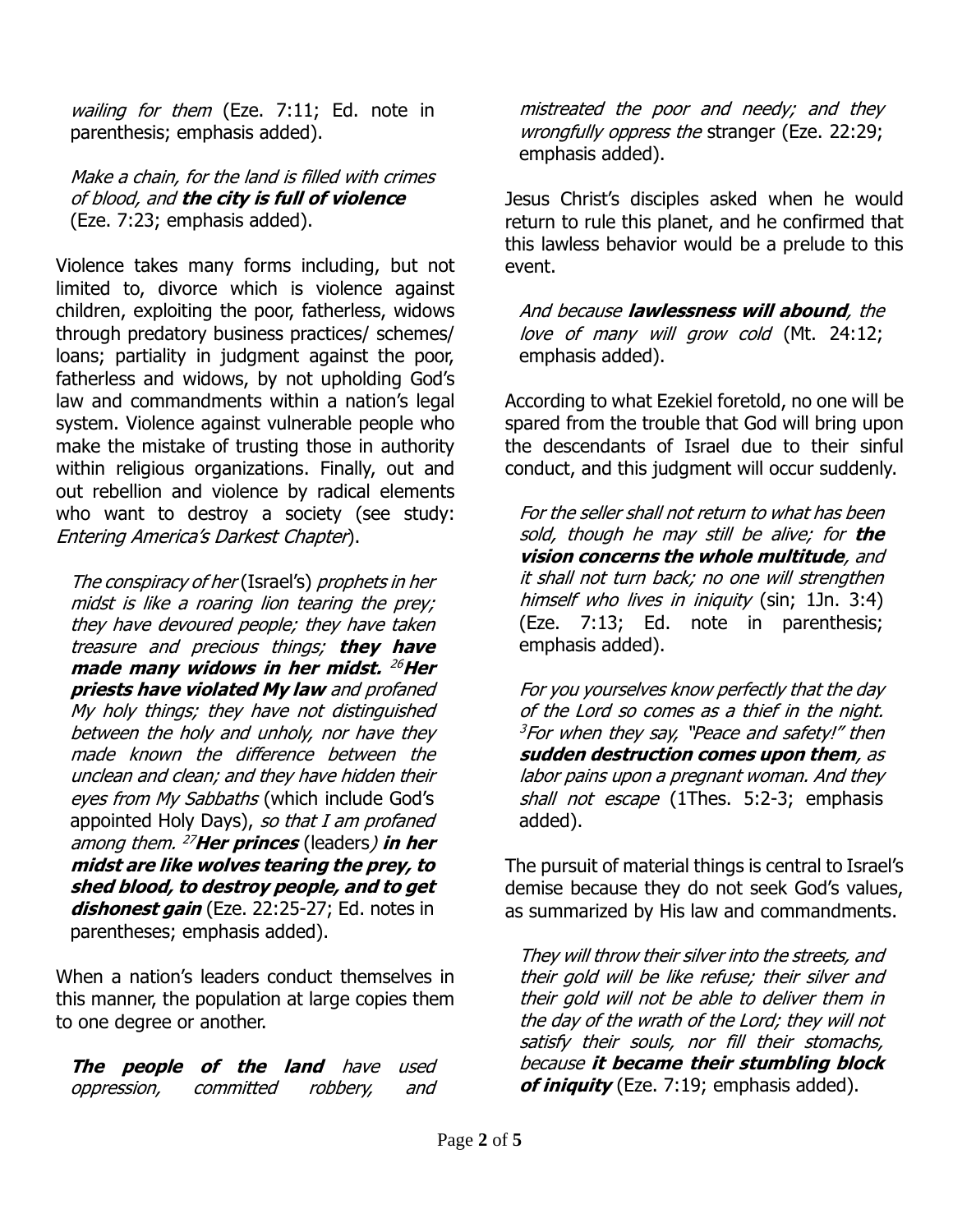Even though the descendants of 10 of Jacob's sons' families are scattered among other nations, they will not be protected from God's judgment. However, a remnant will escape.

In all your dwelling places the cities shall be laid waste, and the high places shall be desolate, so that your altars may be laid waste and made desolate, your idols may be broken and made to cease, your incense altars may be cut down, and **your works may be abolished**. <sup>7</sup>The slain shall fall in your midst, and (then) you shall know that I am the Lord. <sup>8</sup>Yet **I will leave a remnant, so that you may have some who escape the sword among the nations, when you are scattered through the countries**. <sup>9</sup>Then those of you who escape will remember Me among the nations where they are carried captive, because I was crushed by their adulterous heart which has departed from Me, and by their eyes which play the harlot after their idols; they will loathe themselves for the evils which they committed in all their abominations (Eze. 6:6-9; Ed. note in parenthesis; emphasis added).

In Ezekiel 6:9, Israel is described as "playing the harlot after their idols." This may seem like a foreign concept today; so putting this into a modern perspective, "Whatever, or whoever, replaces God in one's life is regarded as an idol. This includes one's priorities."

For instance, if pleasing one's family is more important than obeying God's laws, this is a form of idolatry.

He who loves father or mother more than Me is not worthy of Me. And he who loves son or daughter more than Me is not worthy of Me (Mt. 10:37).

An extreme example of this is Abraham being told to sacrifice his son Isaac. In other words, would Abraham obey God's command, or would

he disobey and choose to save his son's life instead.

And Abraham stretched out his hand and took the knife to slay his son. <sup>11</sup>But the Angel of the Lord called to him from heaven and said, "Abraham, Abraham!" And he said, "Here I am." <sup>12</sup>And He said, "Do not lay your hand on the lad, or do anything to him; for now I know that you fear God, since you have not withheld your son, your only son, from Me (Gen. 22:10-12).

There are many easier tests than the one Abraham endured, but most people would fail at these. One simple example pertains to observing pagan holidays, disguised as being "Christian." If it was clearly shown that Christmas, New Year, and Easter celebrations are contrary to God's word and will, how many would stop observing them (see website section entitled: God's Holy Days)?

Returning to the  $6<sup>th</sup>$  and  $7<sup>th</sup>$  chapter of Ezekiel, it has been shown that the message pertains to 10 specific families that descended from Jacob. These people were progressively scattered among other nations beginning around 726 – 721 BCE, and by the time of Ezekiel's writing they had not lived in Samaria for about two centuries. Now we can examine the warning that applies to them today.

Thus says the Lord God: "Pound your fists and stamp your feet, and say, 'Alas, for all the evil abominations of the house of Israel! For they shall fall by the sword, by famine, and by pestilence. <sup>12</sup>He who is far off shall die by the pestilence, he who is near shall fall by the sword, and he who remains and is besieged shall die by the famine. Thus I will spend My fury upon them (Eze. 6:11-12).

So I will stretch out My hand against them and make the land desolate, yes, more desolate than the wilderness toward Diblah, in all their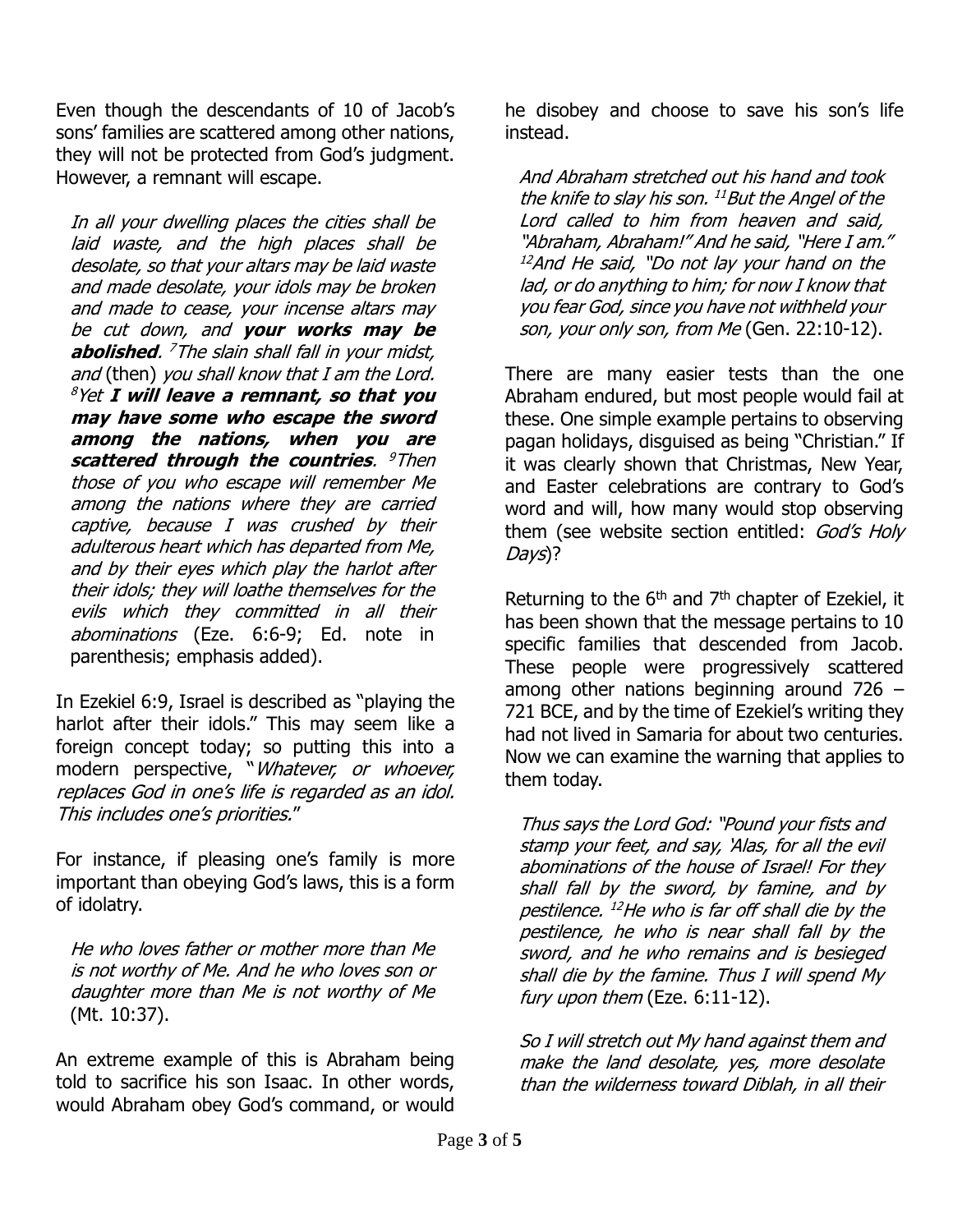habitations. Then they shall know that I am the Lord (Eze. 6:14).

Another prophet, who was a contemporary of Ezekiel, confirmed that this will be the time of "Jacob's trouble", culminating with the resurrection of King David.

Alas! For that day is great, so that none is like it; and **it is the time of Jacob's trouble**, but he shall be saved out of it. <sup>8</sup> For it shall come to pass in that day, says the Lord of hosts, that I will break his yoke from your neck, and will burst your bonds; foreigners shall no more enslave them (the bondage of deception fostered by Satan and the fallen angels; cf. Isa. 14:16-17). <sup>9</sup> (Instead of Satan) **they shall serve the Lord their God, and David their king whom I will raise up for them** (Jer. 30:7-9; Ed. notes in parentheses; emphasis added).

However, just prior to Christ's return and the resurrection of King David, there will be a great deal of upheaval and destruction as described by Ezekiel.

Destruction comes; they will seek peace, but there shall be none. <sup>26</sup>Disaster will come upon disaster, and rumor will be upon rumor (cf. Mt. 24:21-26). Then **they will seek a vision from a prophet; but the law will perish from the priest, and counsel from the elders** (cf. Amos  $8:11-12$ ). <sup>27</sup>The king (national leadership) will mourn, the prince will be clothed with desolation, and the hands of the common people will tremble. I will do to them according to their way, and according to what they deserve I will judge them; then they shall know that I am the Lord (Eze. 7:25-27; Ed. notes in parentheses; emphasis added).

One of the main reasons that Ezekiel's message to the descendants of Israel is ignored is due to the "cunning" deceptions of Satan and the fallen angels (Gen. 3:1; 2Cor. 4:3-4; Rev. 12:9).

Beloved, I now write to you this second epistle (in both of which I stir up your pure minds by way of reminder), <sup>2</sup>that you may be mindful of the words which were spoken by the holy prophets [including Ezekiel's warning], and of the commandment of us, the apostles of the Lord and Savior, <sup>3</sup> knowing this first: that **scoffers will come in the last days, walking according to their own lusts,**  <sup>4</sup>**and saying, "Where is the promise of his [Christ's] coming**? For since the [fore] fathers fell asleep [died], all things continue as they were from the beginning of creation (2Pet. 3:1-4; Ed. notes in parentheses; emphasis added).

These scoffers are functioning primarily in the spirit realm, but they are still capable of influencing the attitudes of human beings. The greatest scoffer of all time is Satan who refuses to listen to his heavenly Father's correction, even though it is for his ultimate good.

A wise son (Jesus Christ; cf. 1Cor. 1:24) heeds his father's instruction, but a scoffer (Satan) *does not listen to rebuke* (Prov. 13:1; Ed. notes in parentheses).

The greatest scoffer of all time is also the proudest being that has ever existed.

**Your** (Satan's) **heart was proud** because of your beauty; you corrupted your wisdom for the sake of your splendor;  $I(God)$  cast you to the ground, I laid you before kings, that they might gaze at you (Eze. 28:18; Ed. notes in parentheses added; emphasis added).

A proud and haughty man - "Scoffer" is his name; **he acts with arrogant pride** (Prov. 21:24; emphasis added).